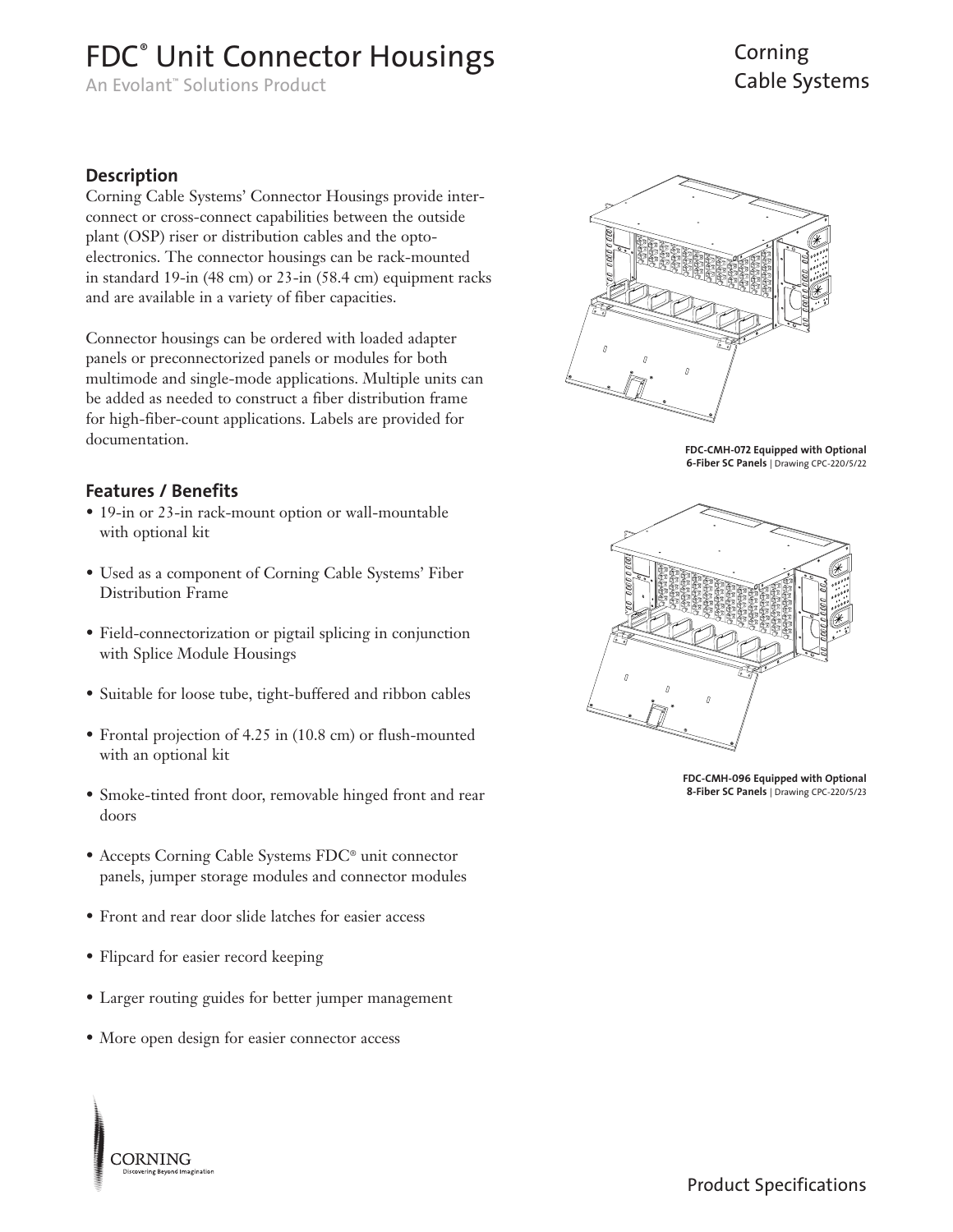# FDC® Unit Connector Housings

An Evolant™ Solutions Product

## Corning Cable Systems

#### **Specifications and Ordering Information**

| Part<br><b>Number</b>             | <b>Description</b>                                                | <b>Dimensions</b><br>$(H \times W \times D)$<br>in (cm) | <b>Shipping</b><br>Weight<br>$lb$ ( $kg$ ) |
|-----------------------------------|-------------------------------------------------------------------|---------------------------------------------------------|--------------------------------------------|
| <b>Connector Housings - Empty</b> |                                                                   |                                                         |                                            |
| FDC-CMH-024                       | FDC <sup>®</sup> Unit Connector Housing; accepts four 6-in panels | $5.2 \times 17.0 \times 11.0$                           | 14.0                                       |
|                                   | or modules or eight jumper storage modules                        | $(13.3 \times 43.2 \times 28.0)$                        | (6.3)                                      |
| $FDC-CMH-072*$                    | FDC Unit Connector Housing; accepts 12 6-in panels                | $8.7 \times 17.0 \times 11.0$                           | 15.0                                       |
|                                   | or modules or 24 jumper storage modules                           | $(22.2 \times 43.2 \times 28.0)$                        | (6.8)                                      |
| FDC-CMH-096                       | FDC Unit Connector Housing; accepts 12 7.5-in panels              | $8.7 \times 17.0 \times 11.0$                           | 15.0                                       |
|                                   | $(FDC-CP8P)$ or modules $(FD\tilde{C}-CP18)$ only                 | $(22.2 \times 43.2 \times 28.0)$                        | (6.8)                                      |
| FHC-CMH-144                       | FDC Unit Connector Housing; accepts 12 7.5-in,                    | $8.7 \times 17.0 \times 11.0$                           | 15.0                                       |
|                                   | 12-fiber panels $-$ SC, FC only                                   | $(22.2 \times 43.2 \times 28.0)$                        | (6.8)                                      |

*\* Note: The FDC-CMH-072 may be configured for 144 fibers using 12-fiber FDC unit panels and SC connectors only.* 

#### *Connector Housings – with Adapters*

| FDC - CMH - 72 $\Box$ | 72-fiber capacity FDC Unit Housing (FDC-CMH-072) with 12 6-fiber panels<br>equipped with specified adapter type                           |
|-----------------------|-------------------------------------------------------------------------------------------------------------------------------------------|
|                       | FDC - CMH - 96 $\Box$ 96-fiber capacity FDC Unit Housing (FDC-CMH-096) with 12 8-fiber panels<br>equipped with specified adapter type     |
|                       | FDC - CMH - E4 $\Box$ 144-fiber capacity FDC Unit Housing (FDC-CMH-072) with 12 12-fiber panels<br>(available with SC adapter types only) |
| $FD5 - CMH - 24 \Box$ | 24-fiber capacity FDC Unit Housing (FDC-CMH-024) with four 6-fiber panels<br>equipped with specified adapter type                         |

#### **Select adapters. 1**

#### *ST® Compatible*

- 15 = ST compatible, ceramic insert, multimode, composite housing
- 15T = ST compatible, ceramic insert, multimode, composite housing, threaded bulkhead mount
- 19 = ST compatible, ceramic insert, single-mode, composite housing
- $19T = ST$  compatible, ceramic insert, single-mode, composite housing, threaded bulkhead mount
- $25 = ST$  compatible, composite insert, multimode, composite housing
- 25T = ST compatible, composite insert, multimode, composite housing, threaded bulkhead mount

#### **SC**

- 38 = SC, phosphor bronze insert, single-mode
- 3C = SC, ceramic insert, single-mode
- 39 = SC, phosphor bronze insert,
	- multimode
- 56 = SC, composite insert, multimode
- 6C = SC, for Angled Polish Connectors
	- (APC), ceramic insert, single-mode

#### *SC Duplex*

- 57 = 568SC (SC duplex), phosphor bronze insert, multimode, plastic housing
- 59 = 568SC (SC duplex), ceramic insert, single-mode, plastic housing
- 91 = 568SC (SC duplex), composite insert, multimode, plastic housing

#### *MT-RJ*

- 97 = MT-RJ multimode
- 98 = MT-RJ single-mode

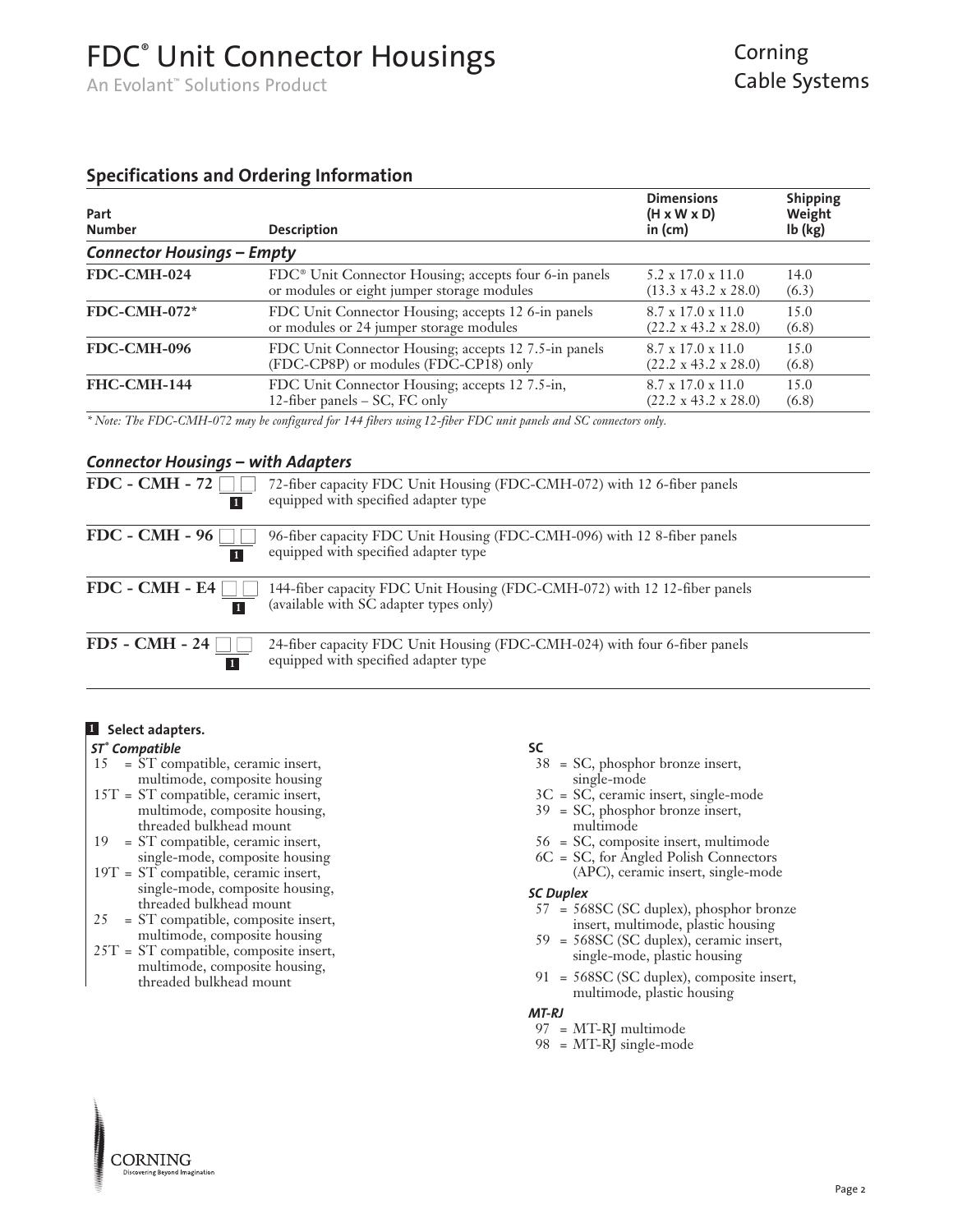# FDC<sup>®</sup> Unit Connector Housings

An Evolant™ Solutions Product

### **Ordering Information (continued)**

| <b>Accessories</b>            |                                                                                                                                                                                 |  |
|-------------------------------|---------------------------------------------------------------------------------------------------------------------------------------------------------------------------------|--|
| <b>Part Number</b>            | <b>Description</b>                                                                                                                                                              |  |
| <b>Jumper Storage Modules</b> |                                                                                                                                                                                 |  |
| FDC-JSM                       | Set of two Jumper Storage Modules to fit FDC-CMH-072 or FDC-CMH-024<br>(each set of two fills the space of one connector panel or module);<br>5-meter slack capacity per module |  |
| FDC-JSH-24                    | 8.75-in-tall (22.2 cm) Jumper Storage Housing; includes 24 individual jumper storage modules;<br>5-meter slack capacity per module                                              |  |
| <b>Additional Items</b>       |                                                                                                                                                                                 |  |
| <b>FD5-WALLBKT</b>            | Wall Mounting Kit for 5.25-in-tall housings                                                                                                                                     |  |
| <b>FDC-CMH-WALLBKT</b>        | Wall Mounting Kit for 8.75-in-tall housings                                                                                                                                     |  |
| <b>FDC-FLSHMNT-SM</b>         | Flush Mounting Kit for 5.25-in-tall housings                                                                                                                                    |  |
| <b>FDC-FLSHMNT-LG</b>         | Flush Mounting Kit for 8.75-in-tall housings                                                                                                                                    |  |
| <b>FDC-FRTDR-LX-L</b>         | Front Door with Lock Kit, plastic door, for 8.75-in-tall housings                                                                                                               |  |
| FDC-FRTDR-MT-L                | Front Door with Lock Kit, metal door, for 8.75-in-tall housings                                                                                                                 |  |
| <b>FDC-SIDEPNL-LG</b>         | Side Panels to enclose $8.75$ -in $FDC^{\circ}$ unit housing; kit includes two panels                                                                                           |  |
| <b>FDC-SIDEPNL-SM</b>         | Side Panels to enclose 5.25-in FDC unit housing; kit includes two panels                                                                                                        |  |
| <b>FDC-UCC</b>                | Universal Cable Clamp Kit with FDC unit mounting bracket                                                                                                                        |  |
| FDC-PNL-KIT                   | Kit for -072 to -096 conversion or vice versa                                                                                                                                   |  |
| <b>FD5-FRTDR-LX-L</b>         | Front Door with Lock Kit, plastic door, for 5.25-in-tall housings                                                                                                               |  |
| <b>FD5-FRTDR-MT-L</b>         | Front Door with Lock Kit, metal door, for 5.25-in-tall housings                                                                                                                 |  |